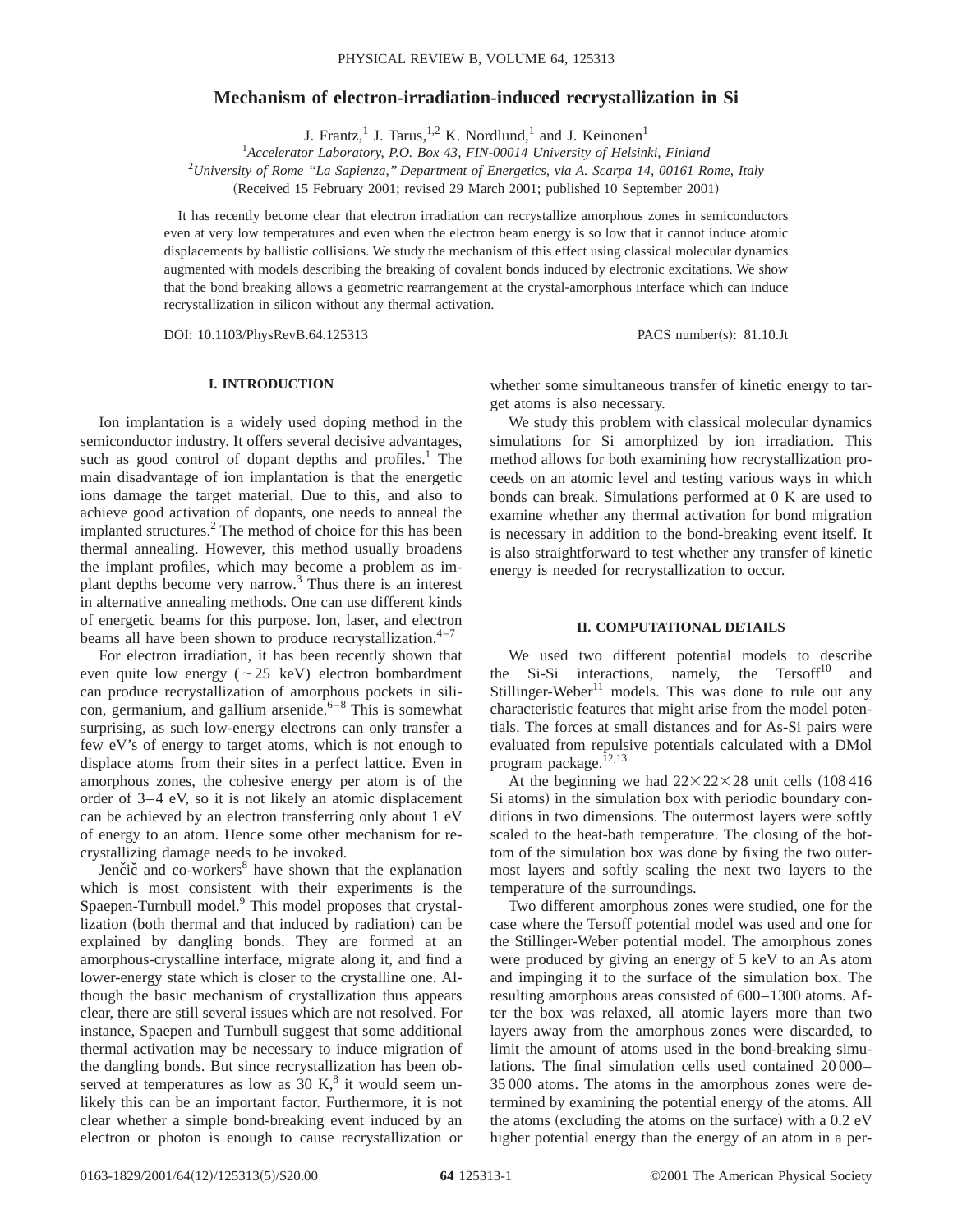fect diamond lattice were labeled to be in the amorphous phase.<sup>14,15</sup>

To simulate the breaking of a bond between two atoms, two different models were applied. In the first model the interaction between the atoms with a broken bond is purely repulsive, because the attractive part of the model potential is eliminated. The neighboring atoms will interact with the pair in orderly fashion described by the model potential (Tersoff, Stillinger-Weber). In the other, a more sophisticated model, the pair which has undergone bond breaking will interact with a potential which was formed by the repulsive two-body part of the Tersoff potential with the addition of a screened Coloumb potential, <sup>16</sup>

$$
V(r) = \frac{1}{2} A e^{-\lambda (r + r_0)} + \frac{Z^2}{r} e^{-\alpha r},
$$

where  $A = 1.8308 \times 10^3$  eV,  $\lambda = 2.4799$   $\text{\AA}^{-1}$  (Ref. 10), *Z* =14, and  $\alpha$ =4.0 Å<sup>-1</sup>. In the original paper where the model was presented two different values for the parameters  $r_0$  were suggested (0.19 Å and 0.065 Å). We used both these values. This parameter is used to adjust the excitation energy at equilibrium internuclear distance.<sup>16</sup> The interaction between the atoms with the broken bond and the neighboring atoms will interact with a potential calculated with *ab initio* simulations, $17$  which is slightly repulsive. We shall henceforth call the more sophisticated model the ''antibonding'' model to distinguish it from the simpler, ''nonbonding'' model.

The recrystallization simulations were done by randomly choosing an atom in the amorphous region and one of its neighboring atoms to undergo the bond breaking. The bond was broken in the beginning of the simulation and reformed after 35 fs. This 35-fs interval was used because some experiments<sup>18,19</sup> indicate this is a realistic value for the time in which a bond can reform after an excitation. Intervals of 5 fs and 250 fs were also tested to determine the effect of choice of the interval to the results. Although the excitation effects of one electron in a solid are not known in detail, we observe that the stopping power of the electrons used in the experiments are only of the order of  $1$  eV/nm (Ref. 8); i.e., the energy deposited in a  $\sim$  2-unit-cell-depth region is on average less than the energy of one bond. Hence the excitations which lead to bond breaking can be considered to be spatially isolated on an atomistic scale. We further assume that where excitations do occur, it is more likely that they involve the transition of a single electron into an antibonding state rather than several electrons at the same time. The bond breaking and the following reforming of the bond were achieved by scaling the bond-breaking potential with the Fermi function  $F(t)$  and the Tersoff–Stillinger-Weber potential with  $1-F(t)$ . The Fermi function is

$$
F(t) = (1 + e^{-b(t - t_0)})^{-1},
$$

where *b* was chosen so that the transition from broken to rebonded would take approximately 10 fs,  $t_0$  is the chosen bond-breaking interval time, and *t* is the time from the start of the simulation event. The simulation was then allowed to thermalize for 500–2000 fs, the last 200 fs of the simulation was used to softly quench the temperature of the simulation cell to the heat-bath temperature. Because of this quench, we cannot directly associate our simulation times to real time. Furthermore, we do not know the real rate of these bond breakings under electron bombardment. The described procedure will later in this paper be referred to as one event. After one event was run, the final positions and velocities of the atoms were saved as the starting state of the next event and a new pair of atoms for the bond breaking were chosen. To determine that a recrystallization really occurred, we simulated at least 4000 bond-breaking events with all different models.

To rule out recrystallization due to thermal effects, a reference simulation, which used exactly the same conditions but left out the bond breaking events, was run.

To calculate the amount of energy inserted into the simulation cell by one event, bond breakings were conducted in a lattice quenched to 0 K. Several different bond-breakings were done in the same lattice to get statistics for the inserted energy.

To further rule out the possibility of recrystallization due to thermal heating, we performed some artificial hot spot simulations. In these simulations, instead of breaking a bond, the atoms around a chosen bond were given energy equal to the energy released in the breaking and rebonding of a bond. The inserted energy was given a Gaussian distribution around the bond. The hot spot size was centered around the bond to be broken and the size of it was chosen so that the nearest neighbors of the pair would be included in it. These simulations were done to see whether the primary recrystallization effect arises from the rearrangement of the atoms during the time the bond was broken or from the local heating (hot spot) created by the bond-breaking event.

Most simulations were carried out at room temperature, where most of the experiments have been performed. In Si and Ge all the amorphous clusters larger than  $\sim$  2 nm are stable at room temperature. $20-22$ 

## **III. RESULTS**

We first simulated some bond-breaking events in a crystalline sample. As expected no deviations from the crystalline structure were found. This was done to assure that our choice of limiting the bond-breaking events only to the amorphous zones would not affect the results.

The total simulation time for the Tersoff model is 2 ns (time refers to time in our simulations, not to real time). During this time the recrystallization for the reference run is 2.8%; however, the main recrystallization occurs within the first  $0.5$  ns  $(1.6\%)$ . Therefore one sees that the thermal recrystallization slows down when the lattice relaxes, as shown before by Caturla *et al.*<sup>14</sup> For the Stillinger-Weber model the total simulation time was 4.5 ns. During this time the recrystallization was 2.6% if the sudden drop is included and about 0% if it was left out. The sudden drop is due to some single amorphous ''knot'' being crystallized. The reference run was also simulated at 1000 K and then a recrystallization rate of 4.2 atoms in a time corresponding to 100 bond-breaking events was observed. To definitely rule out any temperature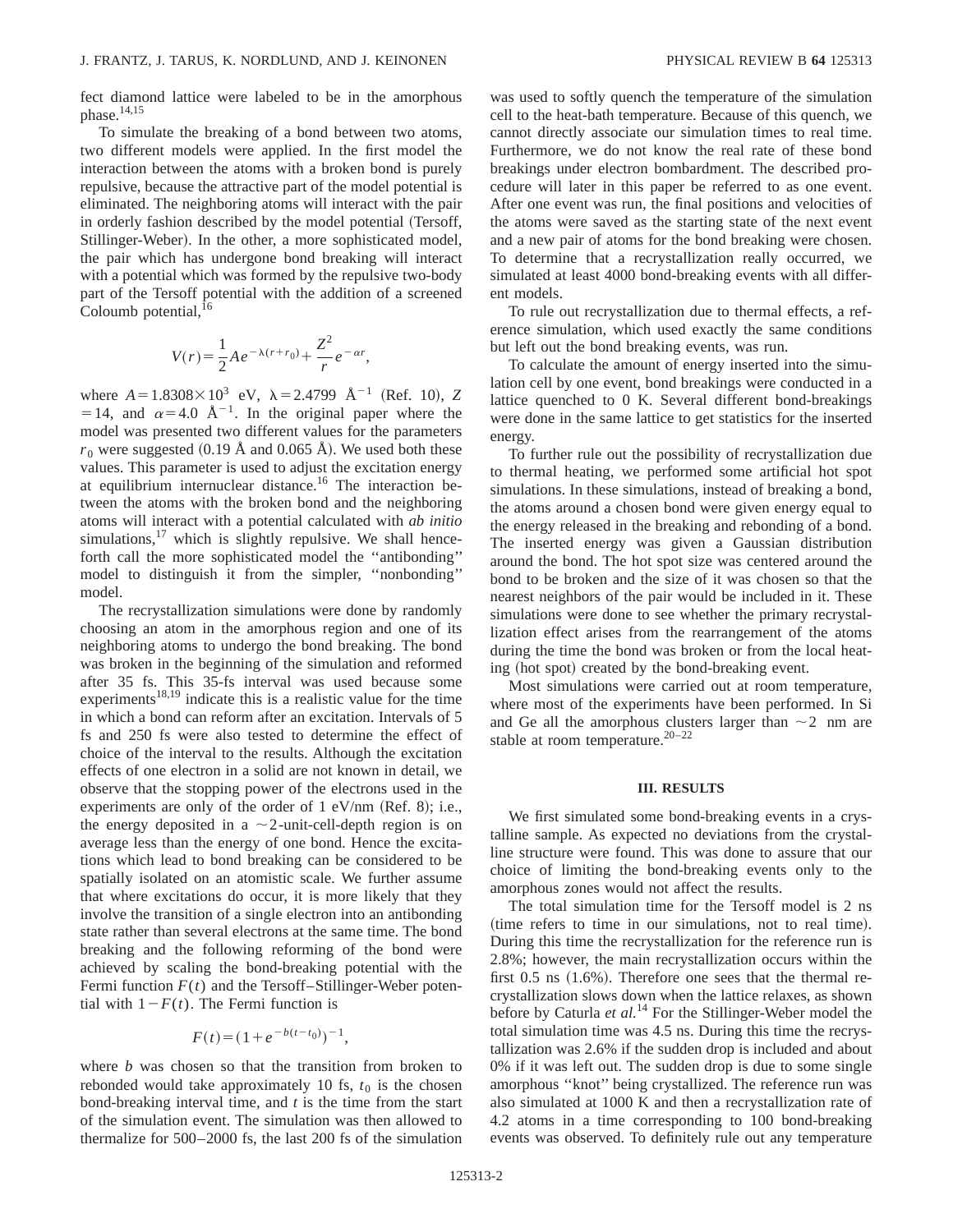

FIG. 1. Number of atoms in the amorphous phase during the simulation for the different models with the Tersoff potential at 0 K and 300 K.

dependence at the lower temperatures, the antibonding model simulations were also run at a 0-K heat-bath temperature; the results were practically identical to the results of the 300-K simulations. The only difference in this case was that the analysis gave a smaller size for the initial damage zone due to the use of potential energy analysis.

For the nonbonding model with the Tersoff potential we observed a recrystallization rate of 4.2 atoms per 100 events. For the antibonding model with the Tersoff potential we observed a recrystallization rate of 7.9 atoms per 100 events with a value of 0.19 for the antibonding potential parameter  $r_0$  (Ref. 16). With the  $r_0$  value 0.065 we observed a recrystallization rate of 11.1 atoms per 100 events. The results for the Tersoff potential simulations can be seen in Fig. 1.

Antibonding model simulations with a value of 5 fs for  $t_0$ showed very little recrystallization and a value of 250 fs showed a recrystallization rate accelerated with a factor of 2 compared to the 35 fs value of  $t_0$ .

The energies inserted into the lattice by one event for the Tersoff nonbonding model was calculated to be (1.86  $\pm 0.03$ ) $\times 10^{-2}$  eV for the 5-fs interval, (2.4 $\pm$ 0.2)  $\times 10^{-2}$  eV for the 35-fs interval, and (5.1 $\pm$ 0.9)  $\times 10^{-2}$  eV for the 250-fs interval. For the artificial hot spot simulation the energy corresponding to the 250-fs interval value was used to heat a local region. The artificial hot spot simulations showed no observable recrystallization.

Since we used the potential-energy criteria to observe the atoms in the amorphous phase, we wanted to make sure that a real recrystallization actually occurred and not just some internal relaxation of the amorphous areas. The simplest way of doing this is just by looking at the crystal structure. In Figs. 3 and 4, below, the crystal structure is illustrated and one can easily observe the recrystallization. From these figures one can also see that the recrystallization begins from the outer regions of the amorphous zone and continues inwards.

We also simulated the nonbonding model with the Stillinger-Weber potential and found a smaller recrystallization than in the Tersoff case; the recrystallization rate was about 1 atom per 100 events. The results for the Stillinger-Weber potential simulations can be seen in Fig. 2. Figures 3



FIG. 2. Number of atoms in the amorphous phase during the simulation for the different models with the Stillinger-Weber potential at 300 K.

and 4 show the initial and final lattices for the Stillinger-Weber nonbonding model simulations.

To make sure that the experimentally observed effect is not associated with the displacement of atoms we also simulated recrystallization by displacement. The maximum energy which an electron with the energy of 25 keV can transfer to a Si atom is in the order of eV's. To avoid creating more damage to the lattice but still be able to do some structural rearrangement the displacement simulation energy was chosen to be about the formation energy of Frenkel pairs, which is about 11.7 eV for Si in the Tersoff potential model.<sup>23</sup> We observed no recrystallization in the displacement runs.

#### **IV. DISCUSSION**

In previous studies several different mechanisms have been suggested to be the reason behind the recrystallization. These are beam heating, displacement of atoms, bond breaking, displacement of Si interstitials residing at the periphery of the amorphous volume,  $24$  and local excitations.  $25$  Beam



FIG. 3. Initial lattice of the Stillinger-Weber nonbonding simulation. Only a specific part of the whole lattice is shown.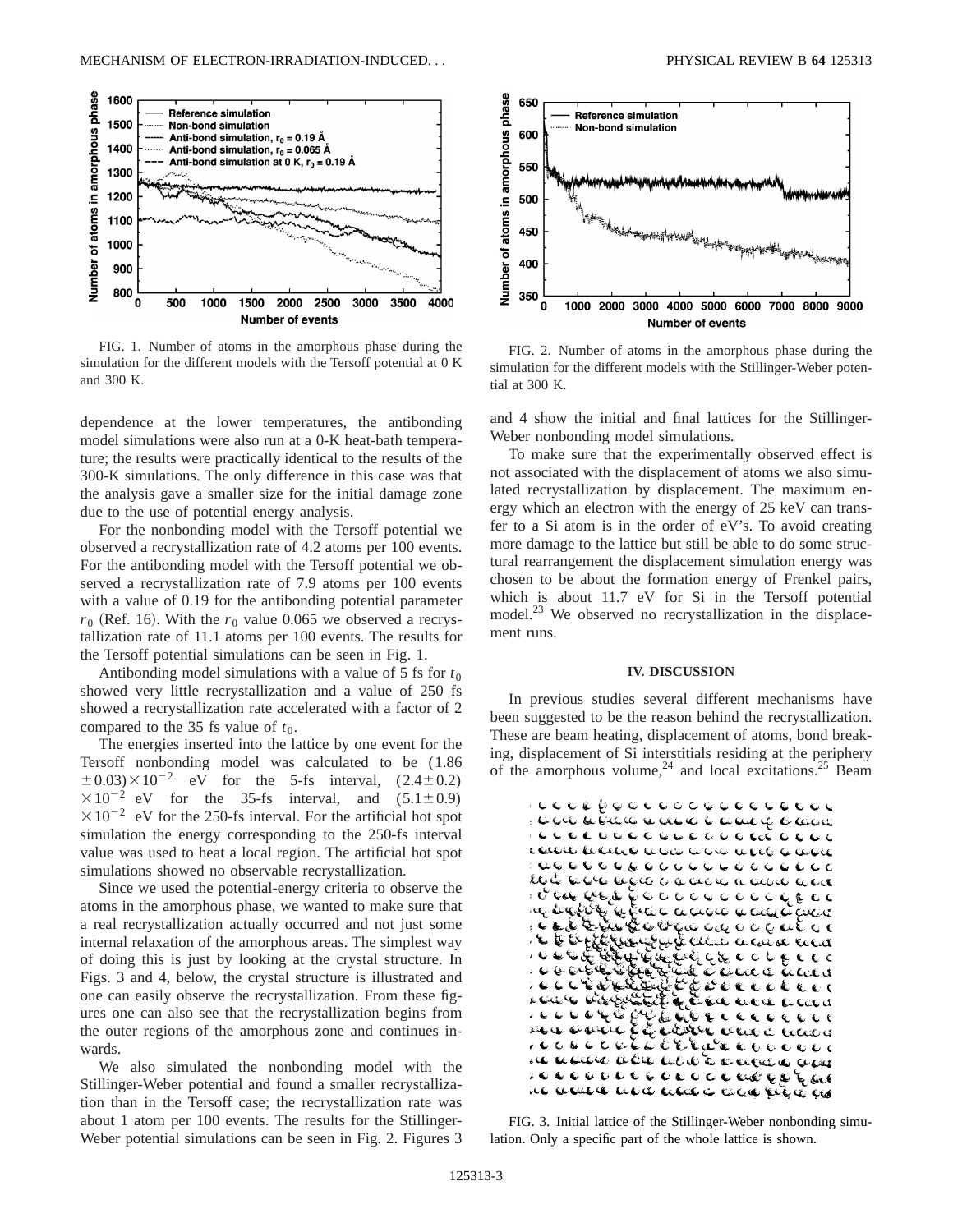

FIG. 4. Final lattice of the Stillinger-Weber nonbonding simulation. Only a specific part of the whole lattice is shown.

heating and displacement processes as possibles solutions have already been rejected by a prior work,<sup>24</sup> leaving bond breaking and local excitations as possible mechanisms.

All models used in these simulations gave similar results, suggesting that bond breaking can successfully be modeled with classical molecular dynamics simulations. The antibonding model is the most realistic model used as it is derived from *ab initio* calculations. However, despite its simplicity, the simple nonbonding model also describes the recrystallization fairly well when compared with this more sophisticated antibonding model and experimental data.<sup>24</sup>

Both model potentials used in this study lead to similar results. However, both the rate of recrystallization and the amount of atoms in the amorphous zones produced by the 5-keV As recoil were considerably lower in the case of the Stillinger-Weber potential than of the Tersoff potential. These differences could arise from the fact that the Stillinger-Weber potential is fitted only to the tetrahedral configuration and thus penalizes nontetrahedral bonding types. The stiffness of this potential has also been found to be too large when comparing it with the tight-binding method.<sup>26</sup>

For the antibonding model the value of the  $r_0$  parameter was found to have a rather large impact on the recrystallization rate. The potential energy difference between the two values of  $r_0$  is 0.6 eV at the nearest-neighbor distance in a crystal, and this is apparently enough to change the behavior. This 0.6-eV potential-energy difference corresponds to the potential-energy difference between the two different values for the  $r_0$  parameter. This does not in any way correspond to the inserted energy of one bond-breaking event. A change in the  $t_0$  parameter also changes the rate of recrystallization. Even though we get different rates with different parameters, it does not change the fact that we see similar recrystallization in all the simulations. Thus, although there clearly are some model dependences in our simulations, they are not so large that they would preclude us from drawing qualitative conclusions on the recrystallization mechanism.

In our models, when the bond is reformed, kinetic energy of the order  $10^{-2}$  eV is inserted into the system. This creates a hot spot around the bond which might lead to reordering of the bonds and recrystallization of the lattice. However, in a prior work<sup>25</sup> a threshold energy of  $0.8-1.0$  eV has been suggested for recrystallization. Since our simulations only insert a maximum energy of  $3.4 \times 10^{-2}$  eV, it seems very unlikely that the heating alone could be the reason behind the observed recrystallization. This was definitely confirmed by the artificial hot spot simulations (which involve no bond breaking; see Sec. II) we carried out. These showed no recrystallization. Hence we can conclude that the recrystallization in our simulations primarily originates from geometric rearrangement during the time the bond is broken. By geometric rearrangement we mean that after a bond between atoms *i* and *j* breaks, the atom *i* can reform the bond with some other atom  $k$  in the local neighborhood (and similarly with *j* and some other atom *l*). Although this is quite unlikely to occur in the crystalline state, in an amorphous state produced by irradiation there are weak bonds which are relatively easy to break, and there can be nearby atoms in nonequilibrium bonding configurations, making it much more likely that a new bond forms with another atom. At the amorphous-crystalline interface this process will (on average) induce recrystallization since the more crystal-like bonding configurations lie lower in energy.

The real amount of kinetic energy transferred directly to atomic motion by electronic excitations is not known, so the real ''hot spot'' energy could be higher than in our simulations. However, even if the energy is higher than in our simulations, it would not qualitatively change our observations on the recrystallization. Extra heating could enhance the recrystallization rate, but our results demonstrate that no hot spot effect is necessary to produce recrystallization.

Experiments with electron irradiation also show that recrystallization of the amorphous pockets takes place at the amorphous-crystal interface.27 Experiments have also shown that the size of the amorphous pockets have a linear dependence on the dose, $^{24}$  which is also the trend in our simulations (excluding the short-time scale fluctuations). The experiments also show that the size of the amorphous pockets sometimes even appears to increase in size over short-time scales.<sup>28</sup> However, due to the two-dimensional nature of the transmission electron microscopy imaging used in the experiments, the experiments could not conclusively determine whether this is a real growth or only a rearrangement of some three-dimensional feature which appears as growth in a two-dimensional projection. In our simulations we sometimes observe growth of the amorphous zones (the bumps in the curves in Figs. 1 and 2), strongly indicating that the experimentally observed effect indeed is associated with a real growth.

The Spaepen-Turnbull model of recrystallization at interfaces<sup>9</sup> predicts that recrystallization would occur at interfaces due to bond breaking and migration of the dangling bonds ''with little additional activation.'' Our results are consistent with the basic idea of the model, namely that recrystallization occurs at the interface due to bond breaking. However, the fact that we also observe recrystallization at 0 K shows that no thermally activated migration of dangling bonds is necessary for recrystallization to proceed.